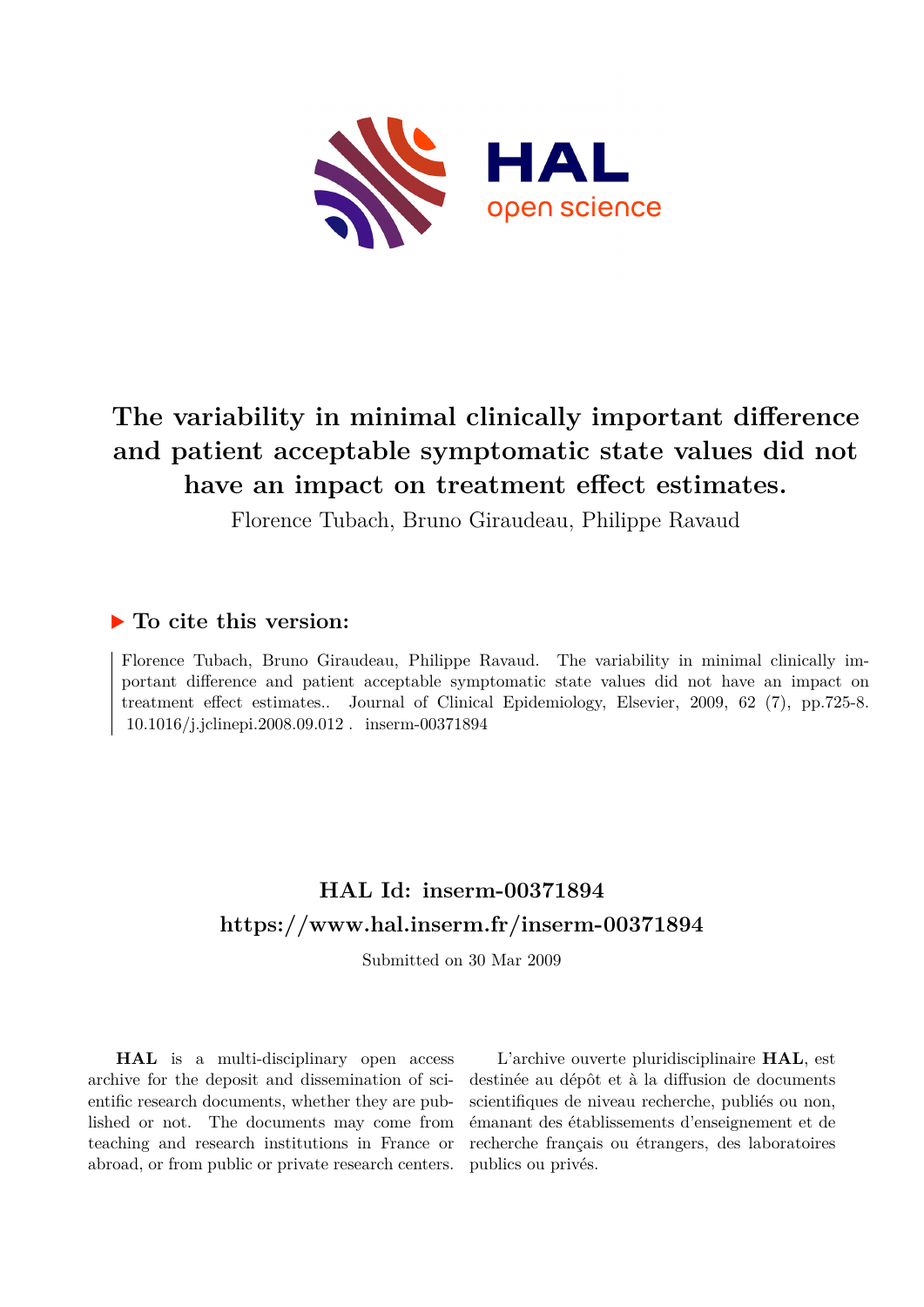## *The variability in minimal clinically important difference and patient acceptable symptomatic state values did not have an impact on treatment effect estimates*

**Florence Tubach** 1 2 \* **, Bruno Giraudeau** 3 **, Philippe Ravaud** 1 2

<sup>1</sup> Modèles et méthodes de l'évaluation thérapeutique des maladies chroniques INSERM : U738, Université Paris-Diderot - Paris VII, Facult é é *de m decine Paris 7 16, Rue Henri Huchard 75018 Paris,FR*

<sup>2</sup> Département d'épidémiologie, biostatistique et recherche clinique AP-HP, Hôpital Bichat - Claude Bernard, 46 rue Henri Huchard 75018 *Paris,FR*

<sup>3</sup> CIC - Tours INSERM : CIC202, CHRU Tours, Université François Rabelais - Tours, Hopital Bretonneau 2, Boulevard Tonnelle 37044 *TOURS CEDEX 9,FR*

\* Correspondence should be adressed to: Florence Tubach <florence.tubach@bch.aphp.fr >

#### **Abstract Objective**

**The Minimal Clinically Important Difference (MCID) and the Patient Acceptable Symptom State (PASS) are cut-offs dichotomising continuous values into improved or not (MCID), or in an acceptable state or not (PASS), allowing to report the success rate (proportion of patients improved or in an acceptable state) in trial arms. The objective was to investigate the influence of the choice of MCID and/or PASS values on the difference in success rate between arms.**

#### **Study design and setting**

**Analytic study. In two hypothetic trials (prespecified mean and SD for control arm score, effect sizes of 0.25 and 0.5), we calculated the success rates in control and experimental arms for different MCID and PASS values and derived the difference in success rates between arms.**

#### **Results**

For a 0–100 score and MCID values from -40 to -10, the difference in success rate between arms ranges from 7.9% to 9.9% (ES=0.25), and from 15.9% to 19.7% (ES=0.50). For PASS values from 20 to 50, the difference in success rate between arms ranges from 7.1% to **9.9% (ES=0.25), from 15.6% to 19.7% (ES=0.50).** 

#### **Conclusion**

#### **The MCID or PASS value has a low impact on the difference in success rate between arms in a trial.**

**MESH Keywords** Anti-Inflammatory Agents, Non-Steroidal ; therapeutic use ; Humans ; Osteoarthritis, Hip ; drug therapy ; Osteoarthritis, Knee ; drug therapy ; Pain Measurement ; Patient Satisfaction ; Randomized Controlled Trials as Topic ; methods ; Research Design ; Treatment Outcome

**Author Keywords** Minimal Clinically important Difference ; Patient Acceptable Symptom State ; Improvement ; Randomized Control Trial ; Treatment Effect ; Minimal Disease Activity

## **INTRODUCTION**

The Minimal Clinically Important Difference (MCID) $(1 -3)$  and the Patient Acceptable Symptom State (PASS) $(4)$  are two concepts to help with the interpretation and communication of the results of clinical trials using patient reported outcomes measured by continuous variable (e.g. pain on a visual analogous scale - VAS). The MCID is the minimal difference representing a clinically important difference in the patient's perspective. Very close is the Minimal Clinically Important Improvement, MCII (5) that addresses only the direction of improvement, not worsening. In this paper we will use the term of MCID for these two very similar concepts. The PASS is the state beyond which patients consider their state as acceptable. Therapeutic success can thus be defined at the individual level (i.e. for each patient) as an improvement greater than the MCID, or as achieving a state acceptable at the end of the study. On a methodological point of view, MCID and PASS are then two different ways of dichotomising a continuous outcome into a binary variable of therapeutic success (the MCID being a threshold for the change in score and the PASS for the final score). At the end of the trial, they allow to report the proportion of patients benefiting from treatment (difference in proportion of improved patients or patients in an acceptable state between treatment arms). These concepts have been recognised useful  $(6-8)$ , in addition to the conventional way of reporting results of trials (e.g. difference in mean change), known to be usually a more powerful approach  $(9 - 11)$ , but not meaningful to everyone (12). MCID and PASS values have been estimated in different studies, in different diseases and in different countries  $(1 - 5, 13 - 20)$  Especially for the concept of important improvement, a large literature exists on the Minimal Clinically Important Difference (MCID) (1). From these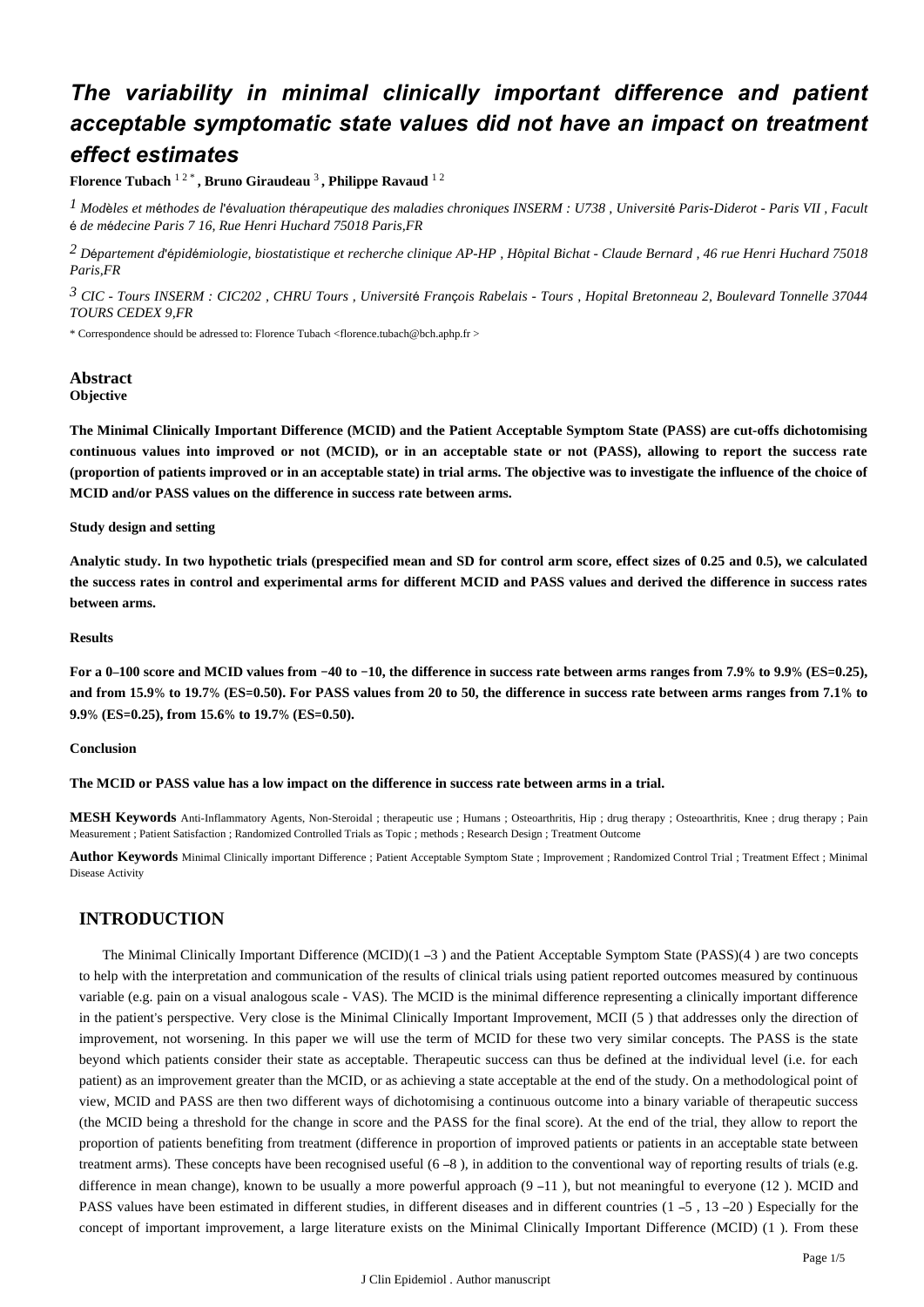different estimates, to have a practical tool allowing to calculate a Number Needed to Treat, to compare studies or to pool them for a meta-analysis, for each outcome criterion, the medical community has to move towards a consensus on the MCID and PASS values for each outcome criteria so that every report would use the same cut-off values for comparison of therapeutic success. However, there is a variability among the different estimates from different studies (but estimates remain in an acceptable and clinically relevant range) and the choice of the value to be used subsequently is difficult. It should be data driven (based on the estimates) and expert based to have a good face validity. A key point in the discussion is whether the choice of the MCID and/or PASS cut-off values may have a great impact or not on the treatment effect estimates expressed as difference in success rate (proportion of patients benefiting from treatment). The aim of this study was to explore this point.

## **METHODS**

This is an analytic calculation study. The calculations were performed using pre-specified mean and standard deviation values for the distribution of the endpoint score in the control group and considering a normal distribution. We based our example on a pain endpoint assessed through a 0-100mm Visual Analogous Scale (VAS), but this can be extrapolated to any 0-100 score. The control group parameters were derived from a cohort of 1194 patients hip or knee osteoarthritis patients treated with a nonsteroid anti-inflammatory drug during 4 weeks (21). Then, from the hypothesized effect sizes (0.25 and 0.50), we derived the mean score value in the experimental group (the SD being supposed to be the same as in the control group). For different MCID and PASS values, we calculated (from normality assumption) the success rate for the control and experimental groups as the probability of having a value (change from baseline score/final score) lower than the threshold (MCID/PASS). This then allowed to derive the difference in success rates between the control and experimental groups (i.e. the proportion of patients benefiting from treatment). We also calculated the Number needed to treat (NNT) as the inverse of the absolute success rate increase caused by treatment, i.e.  $1/d$  ifference in success rate) ( $22$ ).

For illustration purpose, we drawn figures plotting i) success rates in each group, ii) difference between these success rates as functions of the MCID or PASS thresholds and iii) derived NNT. Finally, we considered two effect sizes that can sensibly be observed (0.25 and 0.50) and made the MCID and the PASS vary across a range around relevant values according to results from previous published  $(4, 5, 14, 15, 17 - 19)$  and unpublished studies. The ranges we used were  $[-40$  to  $-10]$  for MCID values, and  $[20$  to 50] for PASS values, all for 0-100 scores. We particularly focused on the most relevant values for MCID and PASS in accordance to the OMERACT members (experts in the field of outcome criteria in rheumatology): [-15 to -25] for MCID values, and [30 to 40] for PASS values. (6)

## **RESULTS**

Figure 1 shows the success rates in each treatment arm, the difference in success rates as function of the MCID values and the NNT. For instance, with an effect size of 0.25, mean change in score in control group is -20.2 (SD=24.5), mean change in score in experimental group is -26.33 (SD=24.5), difference in mean score is 6.13. If the MCID value is -20, the success rate is 50.3% in the control group and 60.2% in the experimental group, thus the difference in success rates is 9.9% and the number needed to treat (NNT) is 10. For MCID values ranging from −40 to −10, the difference in success rate between arms ranges from 7.9% to 9.9% (NNT from 10 to 13) if the effect size is 0.25, and from 15.9% to 19.7% (NNT from 5 to 6) if the effect size is 0.50. In the range of the most relevant values in accordance to the OMERACT members, the difference in success rate ranges from 9.4% to 9.9% (NNT from 10 to 11) if the effect size is 0.25; or 17.8% to  $19.7\%$  (NNT from 5 to 6) if the effect size is 0.50.

Figure 2 shows the success rates in each treatment arm, the difference in success rates as function of the PASS values and the NNT. For instance, if the PASS value is 30 and the effect size 0.25, the success rate is 30.7% in the control group and 40% in the experimental group, thus the difference in success rates is 9.3 % and the NNT is 11. For PASS values ranging from 20 to 50, the difference in success rate between arms ranges from 7.1% to 9.9% (NNT from 10 to 14) if the effect size is 0.25, from 15.6% to 19.7% (NNT from 5 to 6) if the effect size is 0.50. In the range of the most relevant values in accordance to the OMERACT members, the difference in success rate ranges from 9.3% to 9.9% (NNT from 10 to 11) if the effect size is 0.25 or 19.1% to 19.7% (NNT =5) if the effect size is 0.50.

## **DISCUSSION**

This study shows that, in a range of relevant MCID and PASS values, the values chosen for MCID or PASS cut offs has a low impact on the difference in success rate between arms in a trial. In this calculation study, we assumed a normal distribution, which is reasonable for the patient-reported outcomes from our experience (data not shown). Thus our results can not be applied if an outcome criteria is not normally distributed.

No relevant difference in treatment effect estimates (assessed by the proportion of patients benefiting from treatment) was observed regardless of the cut-offs. The difference in success rate is particularly consistent in the range of the most relevant values in accordance to the OMERACT members:  $-15$  to  $-25$  for MCID values and 30 to 40 for PASS values. (6)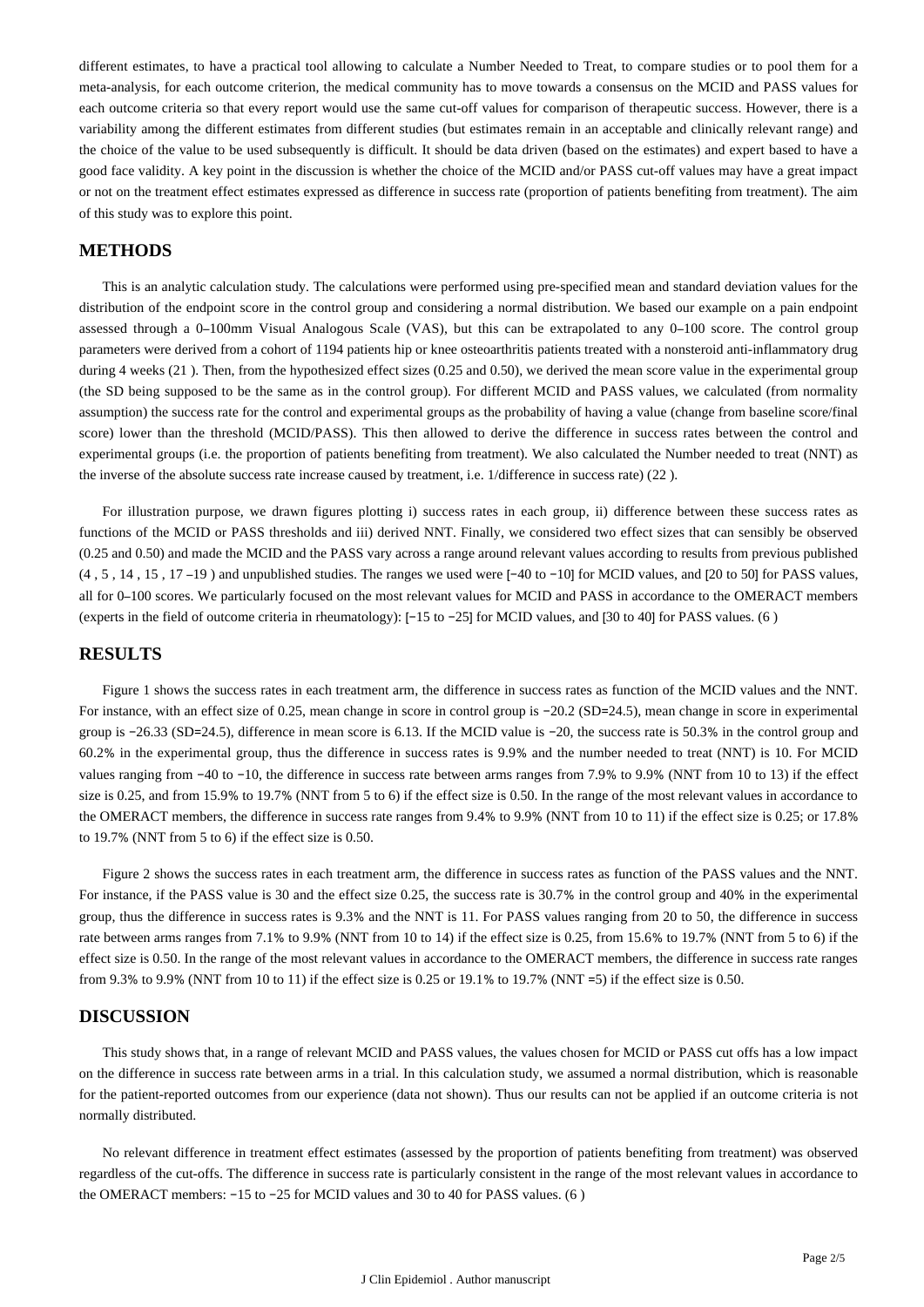This is of help to choose, among a range of relevant values for a given endpoint, a cut off to be recommended as MCID or PASS, for use to report results of trials. However, this does not imply that any cut off can be recommended or that there is no need to agree on a single value (for each criteria) that would be use to report all trials. The aim of using MCID and PASS to report trial results in addition to the difference in mean change (which remains in general a more powerful approach)  $(9, 10, 23)$ , is to provide more meaningful information to readers not very familiar with effect size or difference in mean change. Switching from the group level to the individual level (reflecting daily practice) is not natural to most people. Thus providing the difference between arms in terms of difference in proportion of improved patients, or of patient in an acceptable state at the end of the trial is a valuable complement to the conventional way of reporting results. Furthermore, it might be an interesting tool to improve the communication of trials results to the patients, and thus to enhance shared decision making.

To achieve these goals, MCID and PASS cut-offs must have a good face validity. For instance, if PASS for pain is higher than the inclusion criteria used to be candidate to enter a study (usually 40 mm on a 0–100 VAS measuring pain), there is a problem of face validity because it would mean that we enrol patients in therapeutic trials although they are doing well. Furthermore, the message is quite different when saying that 22% and 32% of patient experienced an important improvement in control and treatment arms respectively, or if these proportions are 62% or 72% respectively. In both situations the difference in success rates between arms is 10, but the MCID is different.

We believe that these issues should be taken into account for the choice of the MCID and PASS values in the range of those estimated from studies. This choice should be expert-based, and may involve physicians, trialists and patients used to the concerned outcome criteria in monitoring their treatments. Our findings show that there is a room to take these issues into account without influencing the difference in success rate.

#### **References:**

- 1 . Beaton DE , Boers M , Wells GA . Many faces of the minimal clinically important difference (MCID): a literature review and directions for future research . Curr Opin Rheumatol . 2002 ; 14 : (2 ) 109 - 14
- 2 . Jaeschke R , Singer J , Guyatt GH . Measurement of health status. Ascertaining the minimal clinically important difference . Control Clin Trials . 1989 ; 10 : (4 ) 407 15
- <sup>•</sup> 3. Juniper EF, Guyatt GH, Willan A, Griffith LE. Determining a minimal important change in a disease-specific Quality of Life Questionnaire . J Clin Epidemiol . 1994 : 47  $: (1)$  81 - 7
- 4 . Tubach F , Ravaud P , Baron G , Falissard B , Logeart I , Bellamy N . Evaluation of clinically relevant states in patient-reported outcomes in knee and hip osteoarthritis: the Patient Acceptable Symptom State . Ann Rheum Dis . 2005 ; 64 : (1 ) 34 - 37
- 5 . Tubach F , Ravaud P , Baron G , Falissard B , Logeart I , Bellamy N . Evaluation of clinically relevant changes in patient-reported outcomes in knee and hip osteoarthritis: the Minimal Clinically Important Improvement . Ann Rheum Dis . 2005 ; 64 : (1 ) 29 - 33
- 6 . Tubach F , Ravaud P , Beaton D , Boers M , Bombardier C , Felson DT . Minimal clinically important improvement and patient acceptable symptom state for subjective outcome measures in rheumatic disorders . J Rheumatol .  $2007 \cdot 34 \cdot (5)$  1188 - 93
- 7 . Wells G , Boers M , Shea B , Anderson J , Felson D , Johnson K . MCID/Low Disease Activity State Workshop: Low Disease Activity State in Rheumatoid Arthritis . J Rheumatol . 2003 ; 30 : (5 ) 1110 - 1
- 8 . Wells GA , Boers M , Shea B , Brooks P , Simon L , Strand C . Minimal disease activity for rheumatoid arthritis: a preliminary definition . J Rheumatol . 2005 ; 32 : ( 10 ) 2016 - 24
- 9 . Altman DG , Royston P . The cost of dichotomising continuous variables . Bmj . 2006 ; 332 : (7549 ) 1080 -
- 10 . Anderson JJ . Mean changes versus dichotomous definitions of improvement . Stat Methods Med Res . 2007 ; 16 : (1 ) 7 12
- $\bullet$  11 . Cohen J . The cost of dichotomization . Applied Psychol Meas . 1983 ; 7 : 249 53
- 12 . Estellat C , Faisy C , Colombet I , Chatellier G , Burnand B , Durieux P . French academic physicians had a poor knowledge of terms used in clinical epidemiology . J Clin Epidemiol . 2006 ; 59 : (9 ) 1009 - 14 Epub 2006 Jul 11
- 13 . Angst F , Aeschlimann A , Michel BA , Stucki G . Minimal clinically important rehabilitation effects in patients with osteoarthritis of the lower extremities . J Rheumatol .  $2002:29: (1) 131 - 8$
- 14 . Dougados M , Moore A , Yu S , Gitton X . Evaluation of the patient acceptable symptom state in a pooled analysis of two multicentre, randomised, double-blind, placebo-controlled studies evaluating lumiracoxib and celecoxib in patients with osteoarthritis . Arthritis Res Ther . 2007 ; 9 : (1) R11 -
- 15 . Khanna D , Furst DE , Hays RD , Park GS , Wong WK , Seibold JR . Minimally Important Difference in Diffuse Systemic Sclerosis- Results from the D-Penicillamine Study . Ann Rheum Dis . 2006 ; 15 : 15 -
- 16 . Khanna D , Oh M , Furst DE , Ranganath V , Gold RH , Sharp JT . Evaluation of the preliminary definitions of minimal disease activity and remission in an early seropositive rheumatoid arthritis cohort . Arthritis Rheum . 2007 ; 57 : (3 ) 440 - 7
- 17 . Maksymowych WP , Richardson R , Mallon C , van der Heijde D , Boonen A . Evaluation and validation of the patient acceptable symptom state (PASS) in patients with ankylosing spondylitis . Arthritis Rheum . 2007 ; 57 : (1 ) 133 - 9
- 18 . Tubach F , Dougados M , Falissard B , Baron G , Logeart I , Ravaud P . Feeling good rather than feeling better matters more to patients . Arthritis Rheum . 2006 ; 55 : (4 ) 526 - 30
- 19 . Tubach F , Pham T , Skomsvoll JF , Mikkelsen K , Bjorneboe O , Ravaud P . Stability of the patient acceptable symptomatic state over time in outcome criteria in ankylosing spondylitis . Arthritis Rheum . 2006 ; 55 : (6 ) 960 - 3
- 20 . Yalcin I , Patrick DL , Summers K , Kinchen K , Bump RC . Minimal clinically important differences in Incontinence Quality-of-Life scores in stress urinary incontinence . Urology . 2006 ; 67 : (6 ) 1304 - 8
- 21 . Baron G , Tubach F , Ravaud P , Logeart I , Dougados M . Validation of a short form of the Western Ontario and McMaster Universities Osteoarthritis Index function subscale in hip and knee osteoarthritis . Arthritis Rheum . 2007 ; 57 : (4 ) 633 - 8
- 22 . Sinclair JC , Cook RJ , Guyatt GH , Pauker SG , Cook DJ . When should an effective treatment be used? Derivation of the threshold number needed to treat and the minimum event rate for treatment . J Clin Epidemiol . 2001 ; 54 : (3 ) 253 - 62
- 23 . Cohen J . Statistical power analysis for the behavioral sciences . Hillsdale Lawrence Erlbaum Associates ; 1988 ;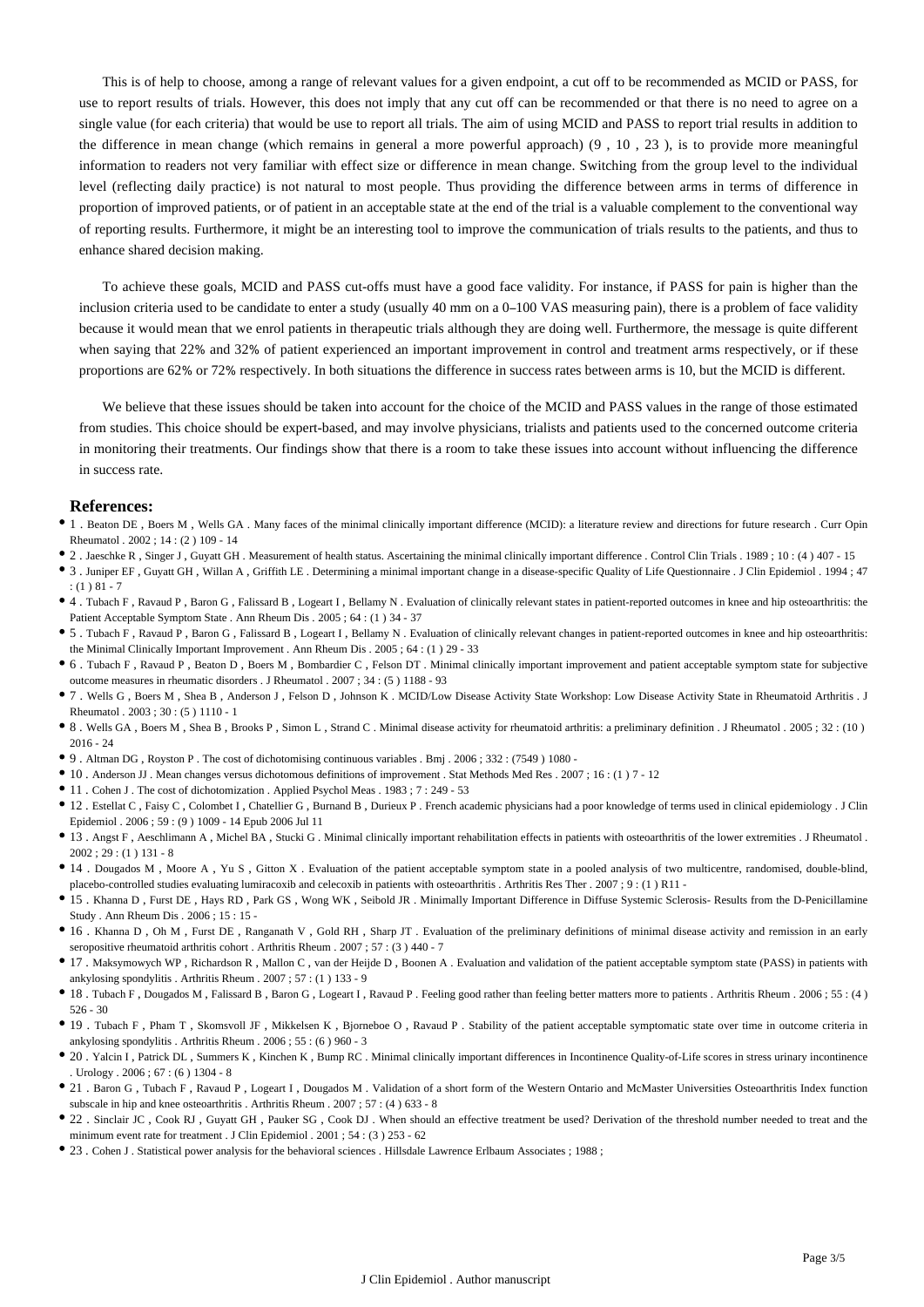### **Figure 1**

Impact of the MCID value on the difference in success rate between arms. Mean change in pain=-20.2 in the control group; Standard deviation of the change= $24.5$ ; ES= $0.25$  and 0.50, respectively. In black, the success rate in each treatment group (left vertical axis). In blue, the difference in success rates, i.e. the proportion of patients benefiting from treatment (right vertical axis). In red, the NNT. In the green frame, the most relevant values of MCID in accordance to the OMERACT members.